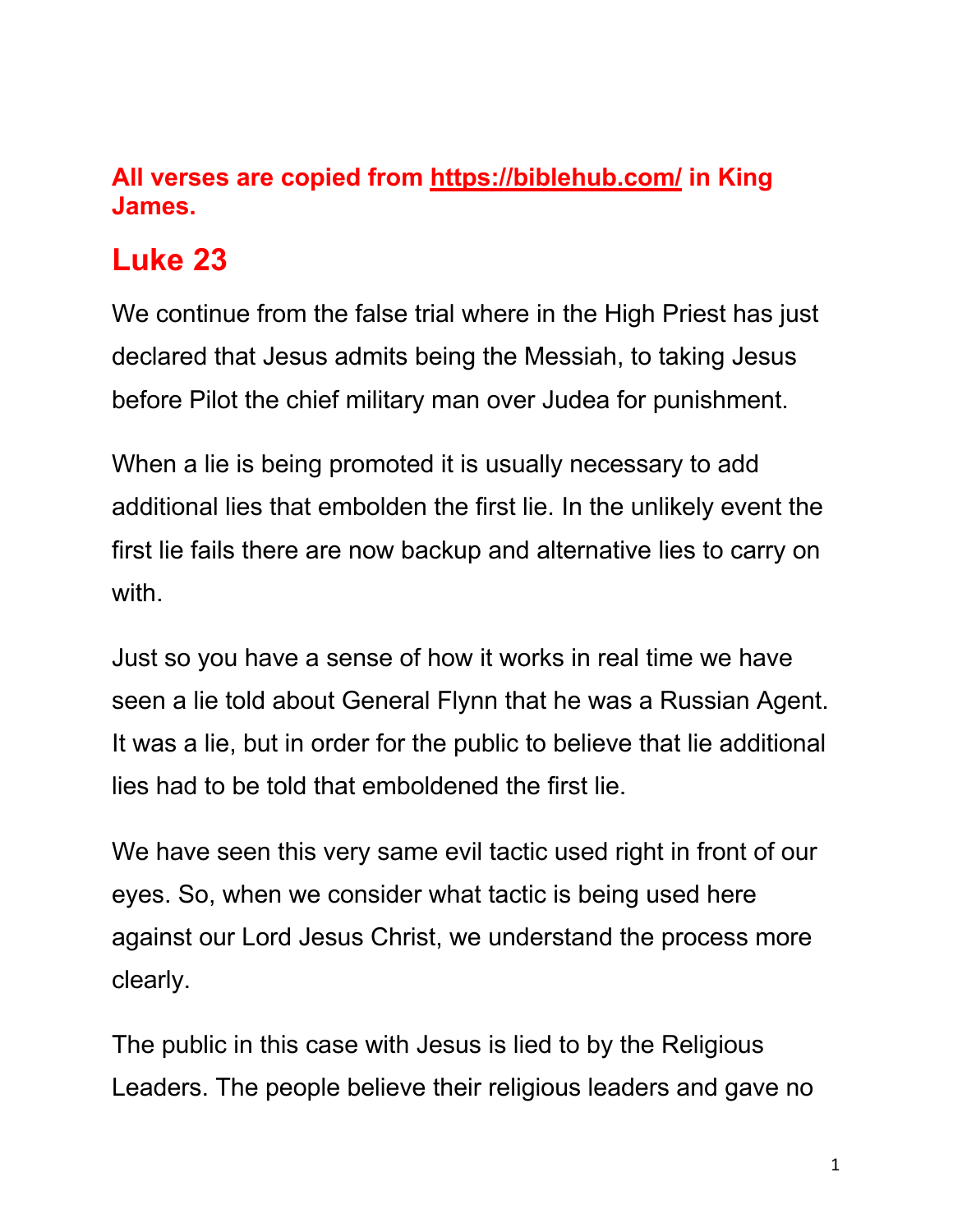thought that they would lie to them, they all hated Rome so any lie that was against Rome was a worthy cause. Just like today, they hate Donald Trump so any lie that is anti-Trump is a worthy cause.

Again, I am not equating the two events I am just pointing out that lack of imagination of evil. The two laws of Mike Agresta held true then as they do today; MA 1; People are stupid. MA 2 People are easily duped. Undisputed laws!

## **Jesus Before Pilate**

**(Matthew 27:11-14; John 18:28-40)**

**1And the whole multitude of them arose, and led him unto Pilate. 2And they began to accuse him, saying, We found this** *fellow* **perverting the nation, and forbidding to give tribute to Caesar, saying that he himself is Christ a King.**

Really, is that what the religious leaders found about Jesus. The original lie was that He falsely claimed to be the Messiah according to the High Priest. Now the allegation is that Jesus is telling people not to pay their taxes. Big jump for anyone with integrity but not for evil. Satan and those who follow him have no shame, nor morality, no sense of right and wrong, it is all about the cause. In this case the cause is to Crucify Jesus the Messiah. That is all that matters for evil to prevail.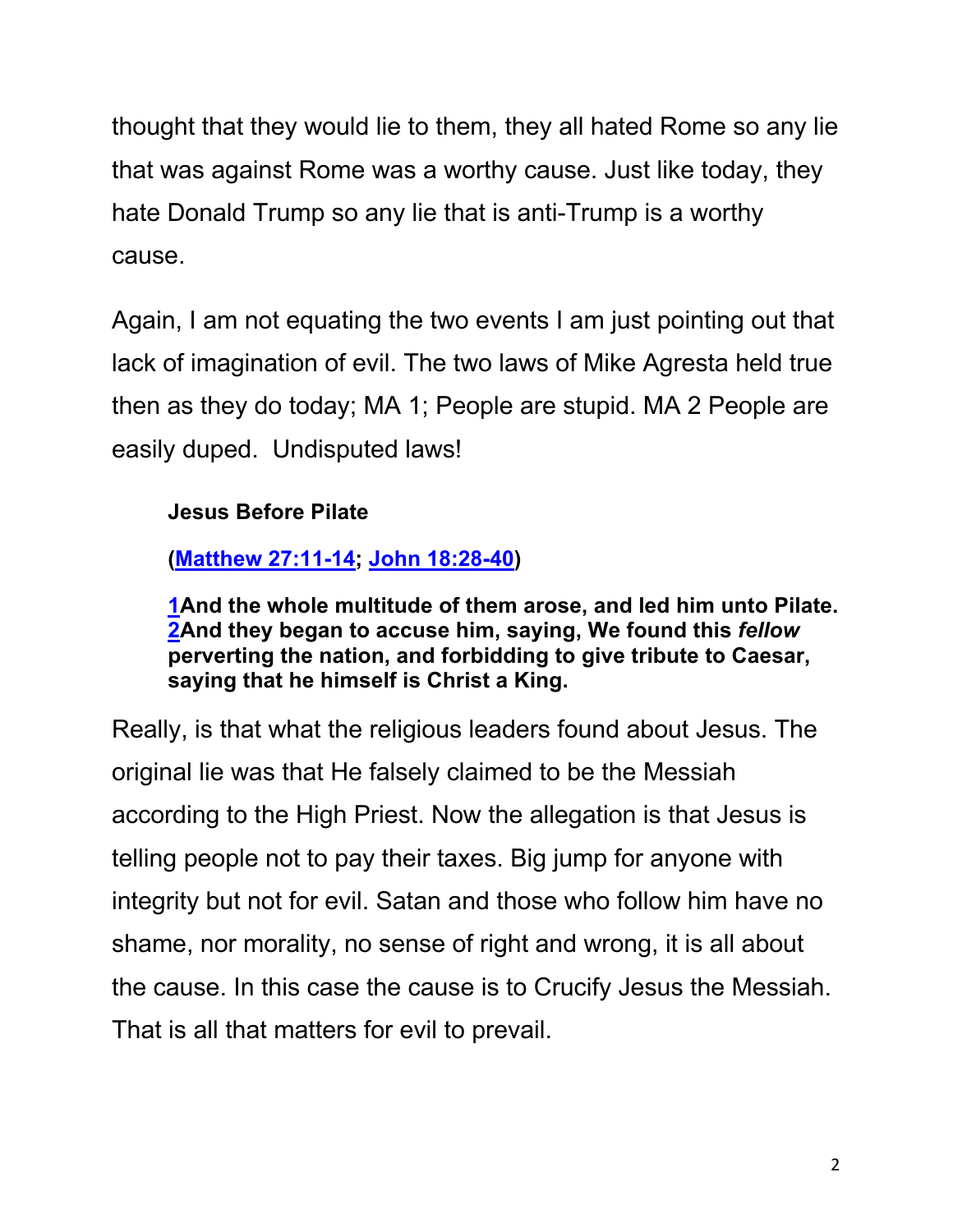An additional interesting component to a viable lie is that it has to have a little bit of truth in it to make it feasible. The little bit of truth in the lie told in the verse 2;

## **"We found this** *fellow* **perverting the nation, and forbidding to give tribute to Caesar"**

Jesus never said that; in fact, we know that Jesus when asked said to *"render unto Caesar what is Caesar and render unto God what is God's.* 

#### **3And Pilate asked him, saying, Art thou the King of the Jews? And he answered him and said, Thou sayest** *it***. 4Then said Pilate to the chief priests and** *to* **the people, I find no fault in this man.**

As bad as Rome was evil ran into a small problem, a man with at least a small amount of integrity at least to start with. Pilate asks Jesus a question based on the lie of the Jewish religious leaders; "art thou the King of the Jews?" Jesus replied similarly to the Sanhedrin; "*Thou sayest it*". Not acknowledging his statement to be true, just acknowledging that Pilate said it. Pilate did not want to deal with this issue for a lot of reasons, not the least of which was he was not convinced that Jesus had violated any Roman law.

**5And they were the more fierce, saying, He stirreth up the people, teaching throughout all Jewry, beginning from Galilee to this place.**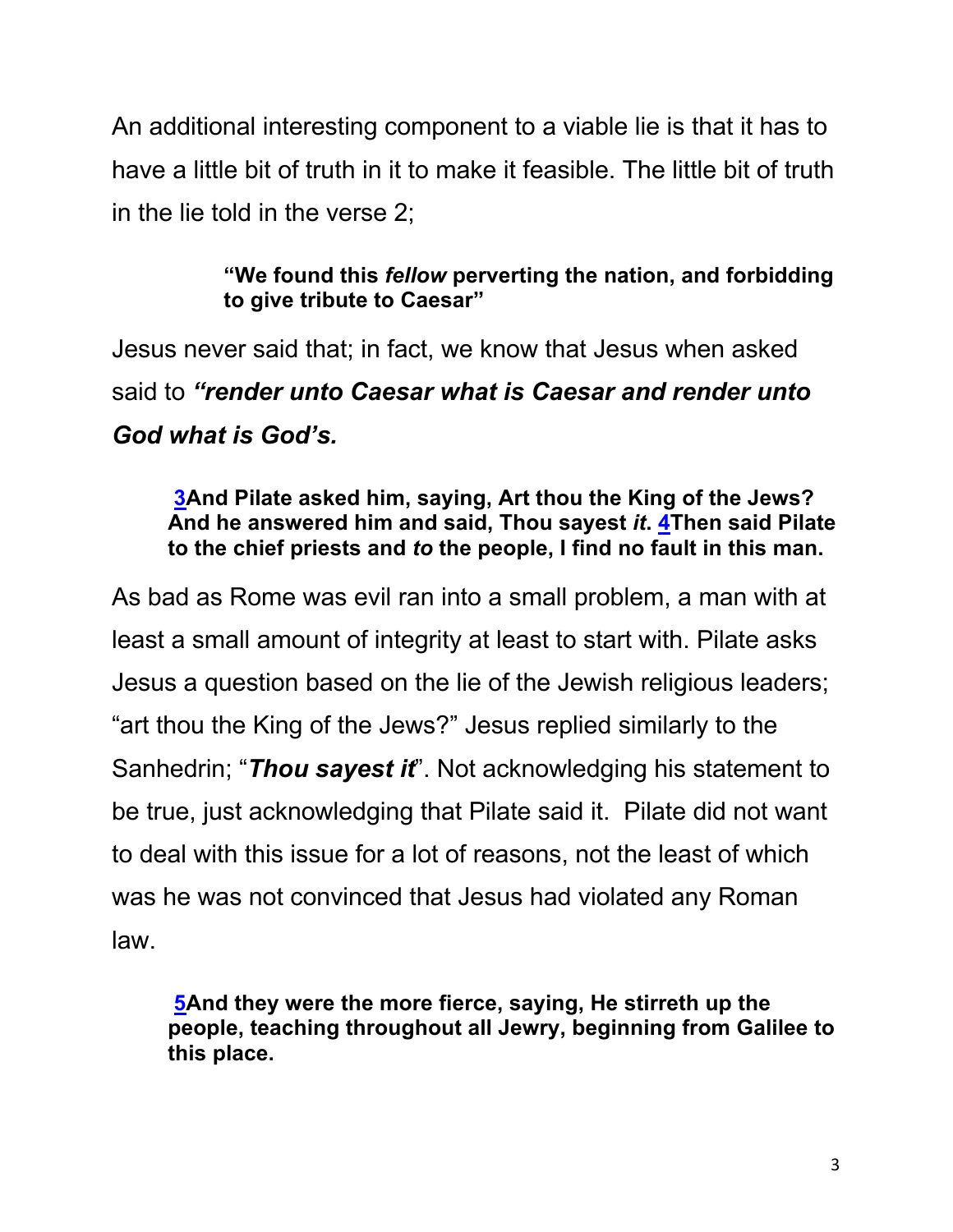The Sanhedrin was sensing that they were not moving Pilate so they had to up the amount of evidence and started reaching for anything that might move their case against Jesus.

## **6When Pilate heard of Galilee, he asked whether the man were a Galilaean.**

Anyone trying to dodge a situation like Pilate was being put into would look for any alternative. When the term Galilee was mentioned Pilate jumped at it. If Jesus was from Galilee then He would fall under Herod's jurisdiction.

## **Jesus Before Herod**

**7And as soon as he knew that he belonged unto Herod's jurisdiction, he sent him to Herod, who himself also was at Jerusalem at that time.**

**8And when Herod saw Jesus, he was exceeding glad: for he was desirous to see him of a long** *season***, because he had heard many things of him; and he hoped to have seen some miracle done by him.**

Herod was the one that had married his brother's wife and John the Baptist had repeatedly chastised him for adultery. Herod eventually had John the Baptist beheaded as a gift to his wife's daughter. Some people had told Herod about Jesus, the miracles He had created and He had wondered from time to time if Jesus were in fact a resurrected John the Baptist; all of these things caused Herod to want to see Jesus in person.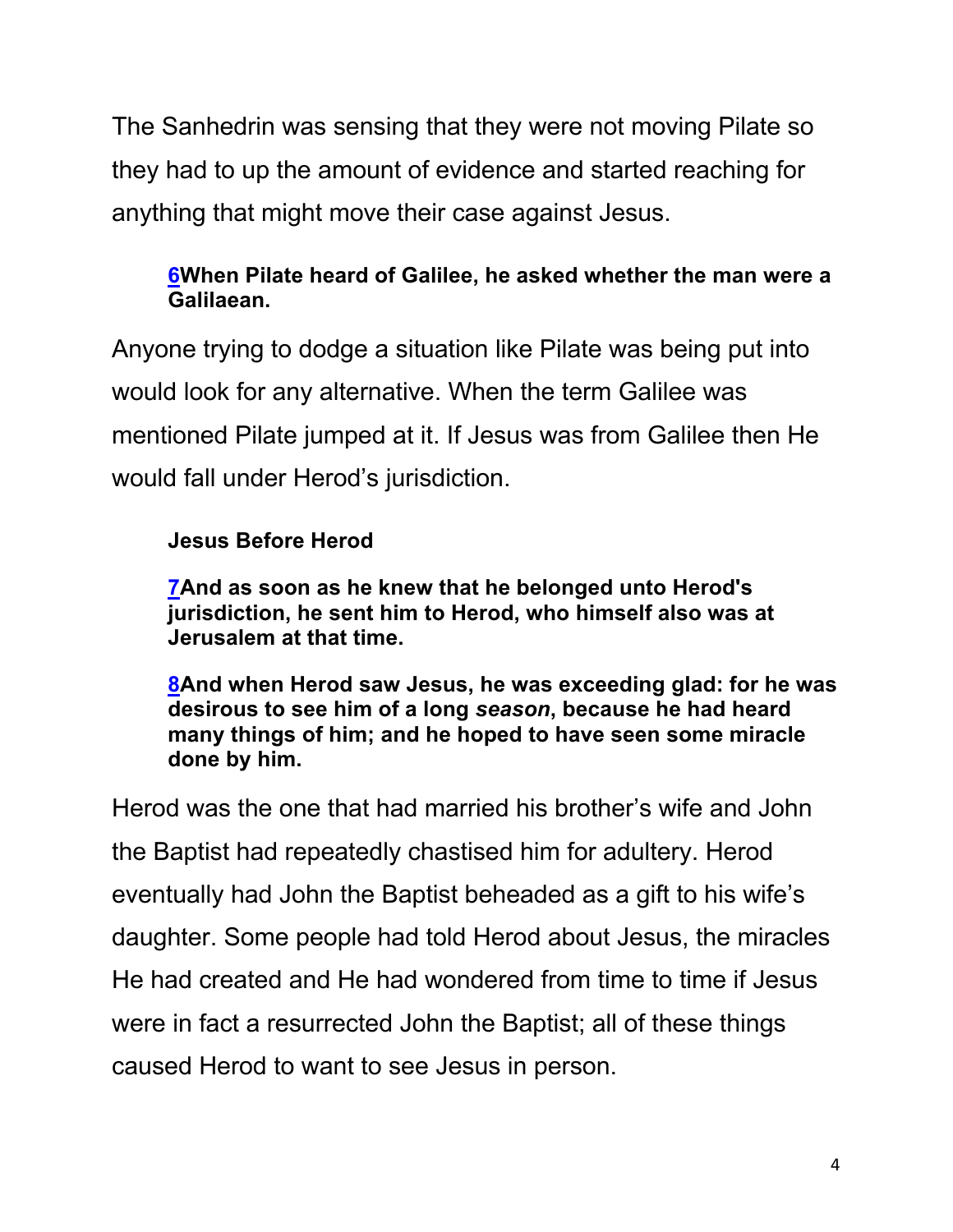#### **9Then he questioned with him in many words; but he answerehim nothing.**

There are few things that infuriate people in power more than demanding answers from a person and getting no response. Herod seems to have maintained his composure but it infuritated the Sanhedrin representatives and they again shouted their lies in front of Christ likely trying to get Him to respond. Jesus said nothing.

**10And the chief priests and scribes stood and vehemently accused him. 11And Herod with his men of war set him at nought, and mocked** *him***, and arrayed him in a gorgeous robe, and sent him again to Pilate. 12And the same day Pilate and Herod were made friends together: for before they were at enmity between themselves.**

Apparently, Pilate saw some humor in how Herod returned Jesus to Pilate's custody and for whatever reason that seems to have healed a rift between the two.

**The Crowd Chooses Barabbas**

**(Matthew 27:15-23; Mark 15:6-11)**

**13And Pilate, when he had called together the chief priests and the rulers and the people, 14Said unto them, Ye have brought this man unto me, as one that perverteth the people: and, behold, I, having examined** *him* **before you, have found no fault in this man touching those things whereof ye accuse him:**

Pilate at first makes a prudent pronouncement; Innocent.

**15No, nor yet Herod: for I sent you to him; and, lo, nothing worthy of death is done unto him. 16I will therefore chastise him,**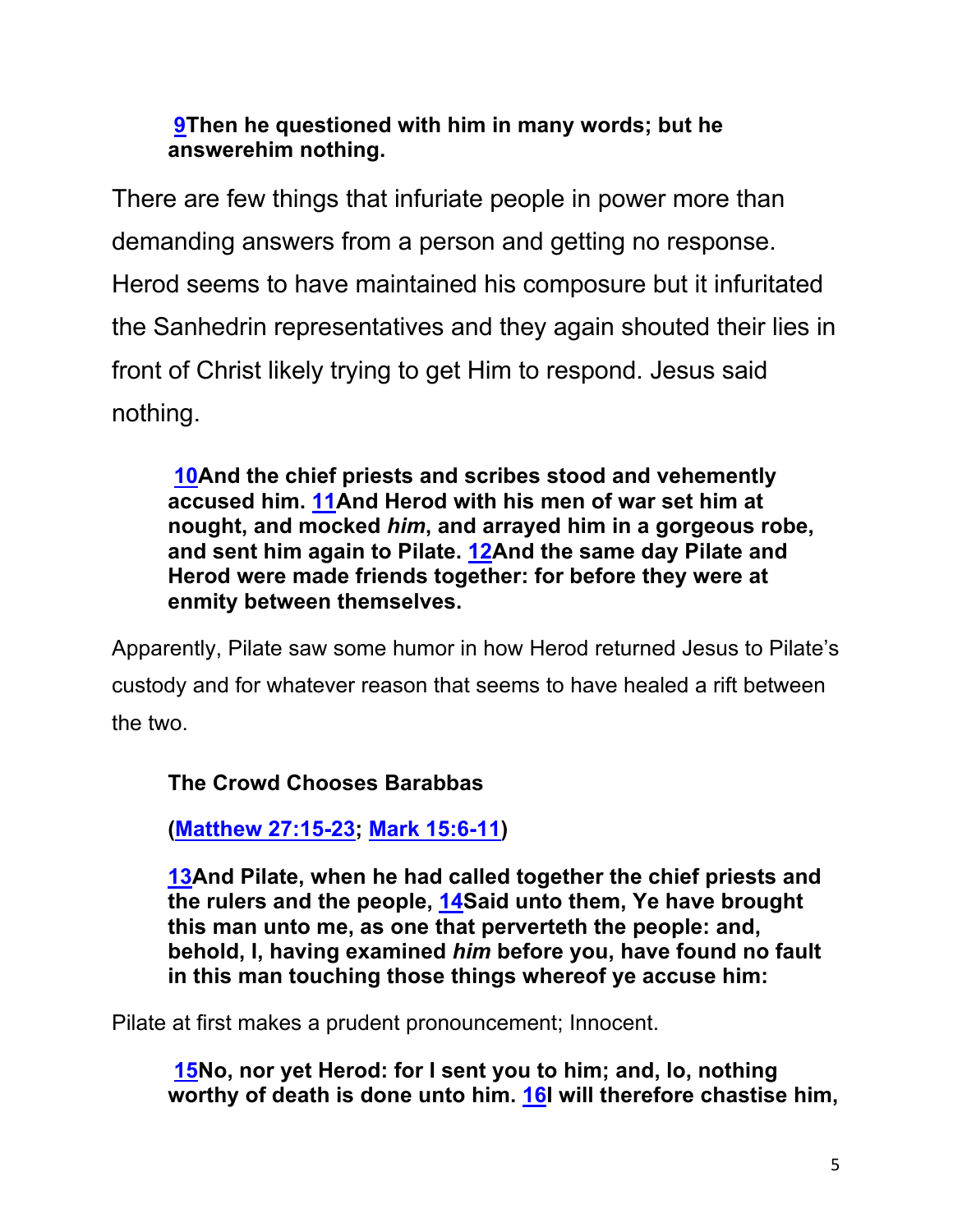#### **and release** *him***. 17(For of necessity he must release one unto them at the feast.)**

It appears that beating Jesus was intended to appease the Jewish Religious leaders and likely Pilate thought that would calm the crowd down. Additionally, Pilate must have instituted some sort of pardon for someone being held in honor of Passover and so his intent was to release Jesus after having Him beaten.

#### **18And they cried out all at once, saying, Away with this** *man***, and release unto us Barabbas:**

It is not clear here but in other gospels it reveals that the religious leaders had scattered throughout the crowd with a suggestion whispered into their ears. The goal was the killing of Jesus and their best opportunity was through the Roman government and Pilate was the representative there that day. Barabbas means "son of a famous man or rabbi". He was a convicted robber, murderer and leader of an insurrection against Rome. The religious leaders had chosen this man for release over Jesus Christ.

#### **19(Who for a certain sedition made in the city, and for murder, was cast into prison.) 20Pilate therefore, willing to release Jesus, spake again to them.**

In the Gospel of Matthew, it is revealed that Pilate's wife had come to him after having had a dream;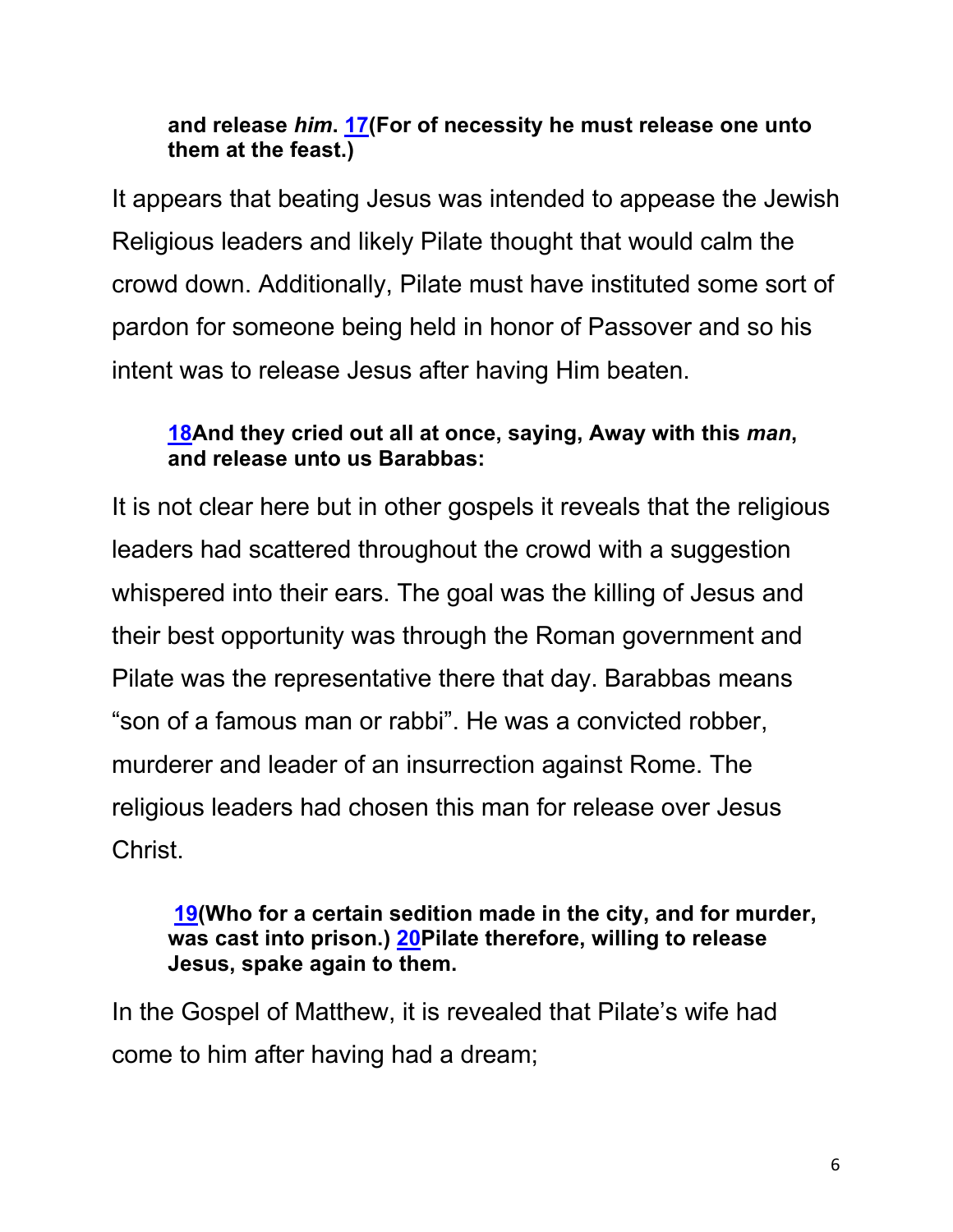*Matthew 27:19 When he was set down on the judgment seat, his wife sent unto him, saying, Have thou nothing to do with that just man: for I have suffered many things this day in a dream because of him.*

God knew that Satan had a plan to disrupt the Salvation message and that was to kill the messenger the Messiah. Satan ostensibly reasoned that by killing the Son of God He would no longer be a threat to his plan. Little did Satan know that by Jesus death and resurrection that it would fulfill God's plan of the perfect blood sacrifice required by God's Law to save mankind. Satan working within the ranks of the Sanhedrin did exactly as God knew he would and the people under the influence of Satan would react exactly as God knew they would. But Pilate did not want to be a participant in this and in the end will absolve himself of the death of Jesus. So the death falls squarely on the heads of the Sanhedrin and the people of Jerusalem.

**21But they cried, saying, Crucify** *him***, crucify him. 22And he said unto them the third time, Why, what evil hath he done? I have found no cause of death in him: I will therefore chastise him, and let** *him* **go. 23And they were instant with loud voices, requiring that he might be crucified. And the voices of them and of the chief priests prevailed. 24And Pilate gave sentence that it should be as they required. 25And he released unto them him that for sedition and murder was cast into prison, whom they had desired; but he delivered Jesus to their will.**

*Matthew 27:24 When Pilate saw that he could prevail nothing, but that rather a tumult was made, he took water,*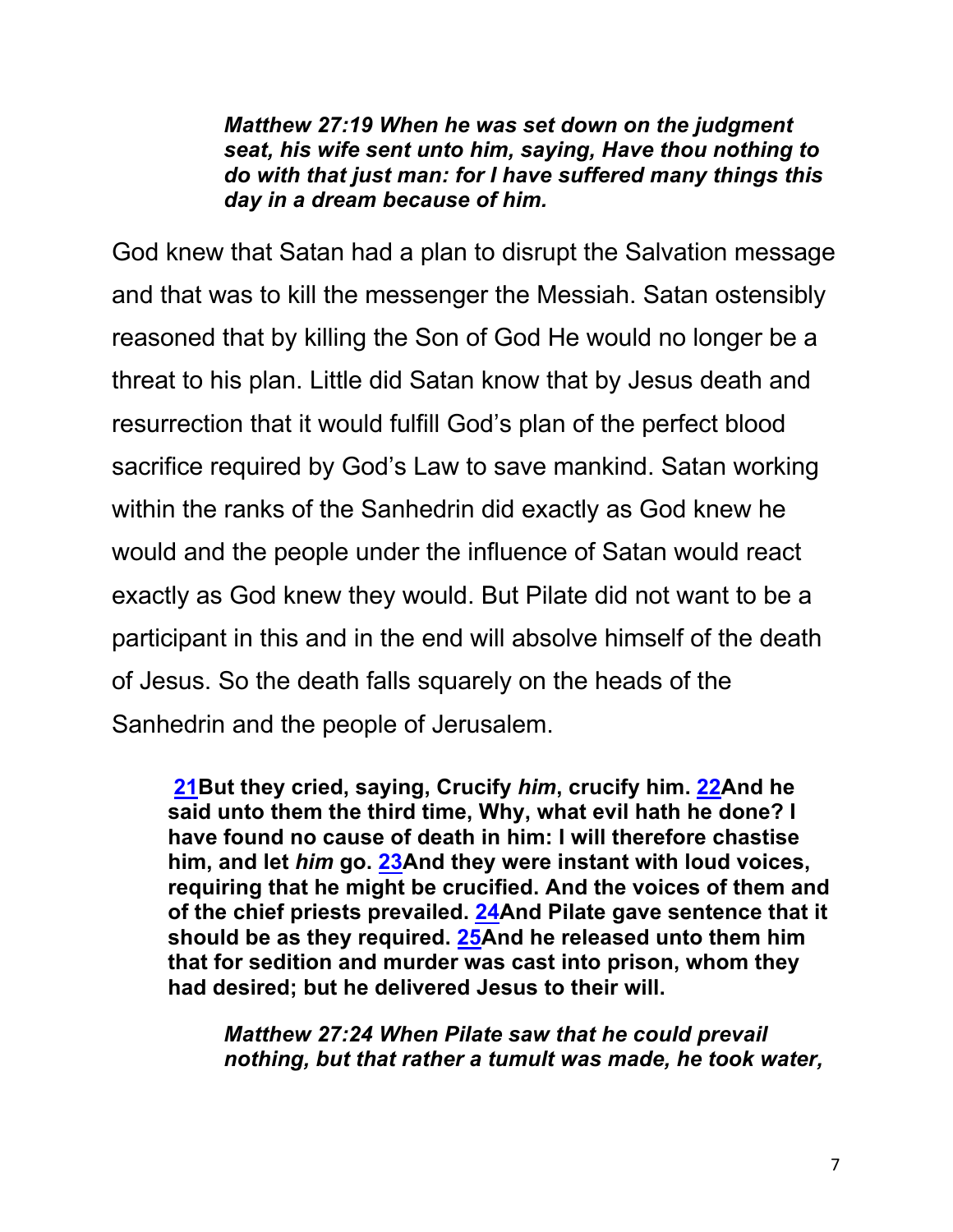#### *and washed his hands before the multitude, saying, I am innocent of the blood of this just person: see ye to it.*

We are not told much about Pilate's heart as toward Jesus but there are indications that not only did Pilate believe Jesus to be innocent but that through the remarks of his wife and his own actions including washing his hands of Jesus Crucifixion, which in a sense is repentance that Pilate was more than a little curious as to who this man Jesus really was? Only God knows Pilate's heart and we will find out in due time as to that question but it was clear that Pilate did not want anything to do with killing Jesus. Pilate's career depended on keeping the peace in Judea and that played more important than his personal feelings on the matter of Christ.

## **The Crucifixion**

**(Psalm 69:1-36; Matthew 27:32-44; Mark 15:21-32; John 19:16-27)**

**26And as they led him away, they laid hold upon one Simon, a Cyrenian, coming out of the country, and on him they laid the cross, that he might bear** *it* **after Jesus.**

Consider the idea of being the person forced into this situation; forced to carry the cross of a person you do not know but probably have heard of. A person that is about to die on the very cross that you are carrying. A person that has been beaten so savagely that he is unable to carry the instrument of His own death. Crowds yelling from all sides, soldiers pushing and shoving you and the convicted man up a hill toward Golgotha. Not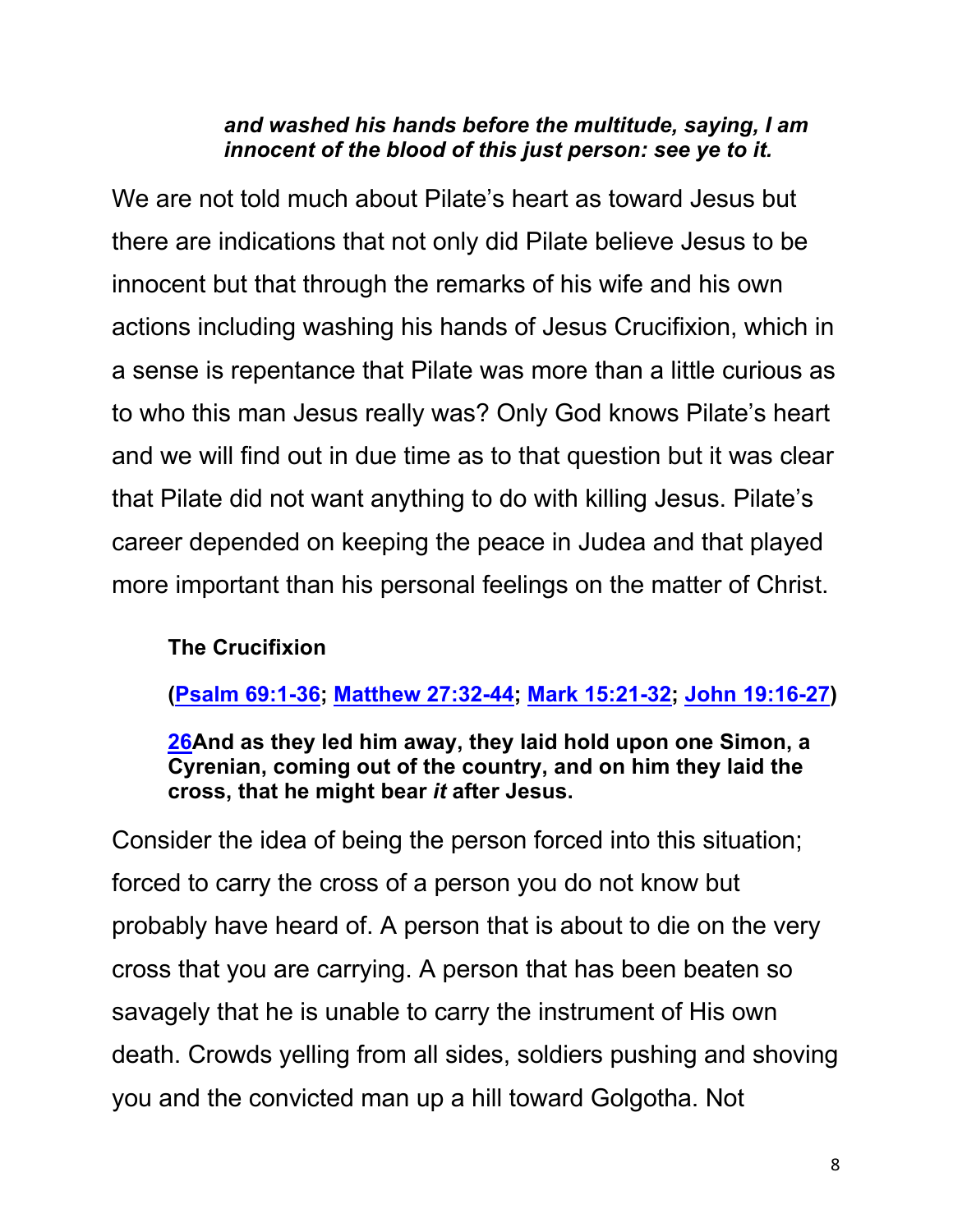knowing really what is expected of you, both from the Romans, or from the man who is doomed.

From Jesus we know that He had asked God to let this cup pass from His lips but then Jesus said; "Not my will but your will be done". Jesus heard these words to King David who was given them as a prophesy; David and Jesus were both in distress of the coming flood that was to carry them away to death. Both Kings, one the Savior of the World.

> *Psalms 69:1 Save me, O God; for the waters are come in unto my soul.*

*2I sink in deep mire, where there is no standing: I am come into deep waters, where the floods overflow me.*

*3I am weary of my crying: my throat is dried: mine eyes fail while I wait for my God.*

*4They that hate me without a cause are more than the hairs of mine head: they that would destroy me, being mine enemies wrongfully, are mighty: then I restored that which I took not away.*

*5O God, thou knowest my foolishness; and my sins are not hid from thee.*

*6Let not them that wait on thee, O Lord GOD of hosts, be ashamed for my sake: let not those that seek thee be confounded for my sake, O God of Israel.*

*7Because for thy sake I have borne reproach; shame hath covered my face.*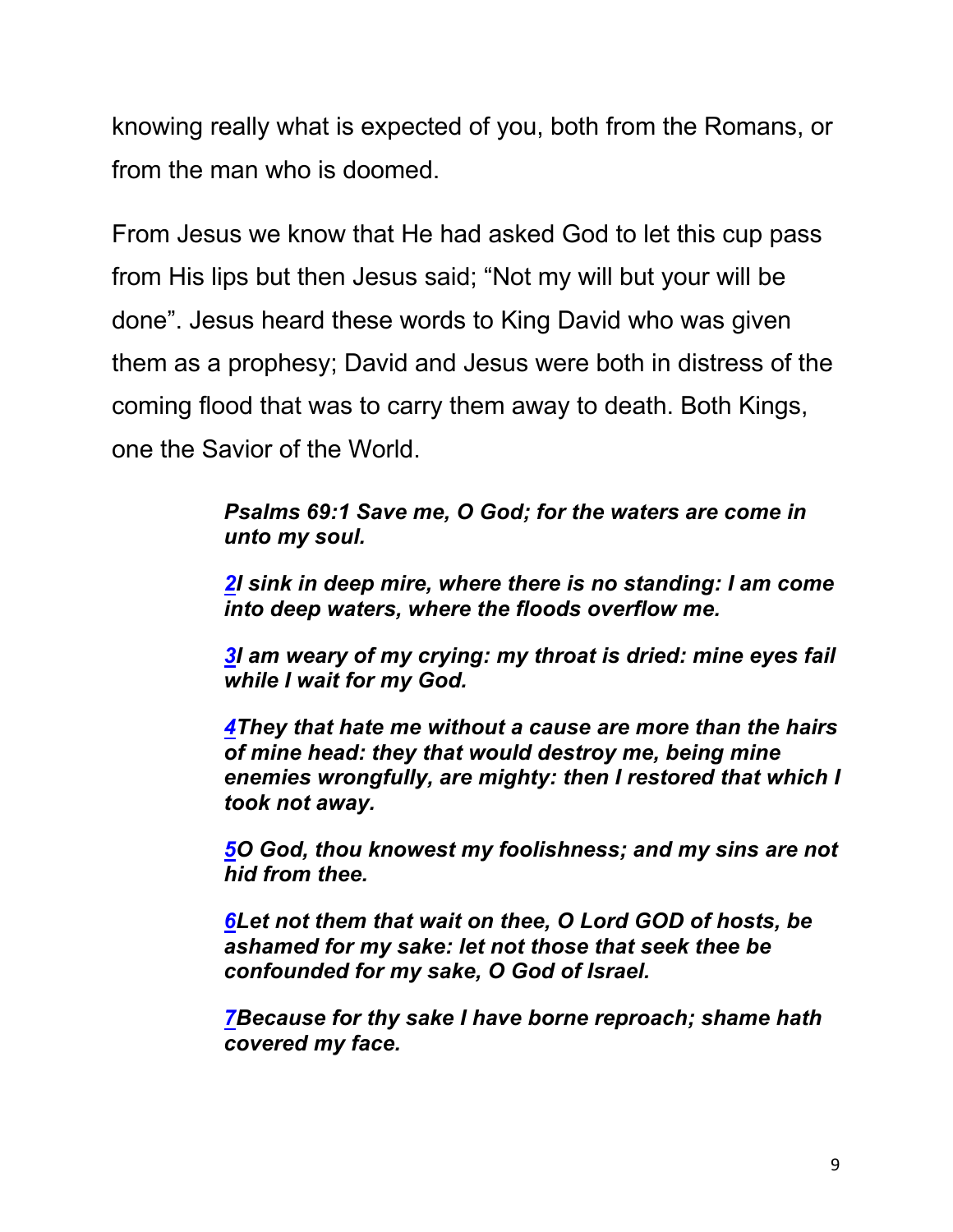*8I am become a stranger unto my brethren, and an alien unto my mother's children.*

*9For the zeal of thine house hath eaten me up; and the reproaches of them that reproached thee are fallen upon me.*

*10When I wept, and chastened my soul with fasting, that was to my reproach.*

*11I made sackcloth also my garment; and I became a proverb to them.*

*12They that sit in the gate speak against me; and I was the song of the drunkards.*

*13But as for me, my prayer is unto thee, O LORD, in an acceptable time: O God, in the multitude of thy mercy hear me, in the truth of thy salvation.*

*14Deliver me out of the mire, and let me not sink: let me be delivered from them that hate me, and out of the deep waters.*

*15Let not the waterflood overflow me, neither let the deep swallow me up, and let not the pit shut her mouth upon me.*

*16Hear me, O LORD; for thy lovingkindness is good: turn unto me according to the multitude of thy tender mercies.*

*17And hide not thy face from thy servant; for I am in trouble: hear me speedily.*

*18Draw nigh unto my soul, and redeem it: deliver me because of mine enemies.*

*19Thou hast known my reproach, and my shame, and my dishonour: mine adversaries are all before thee.*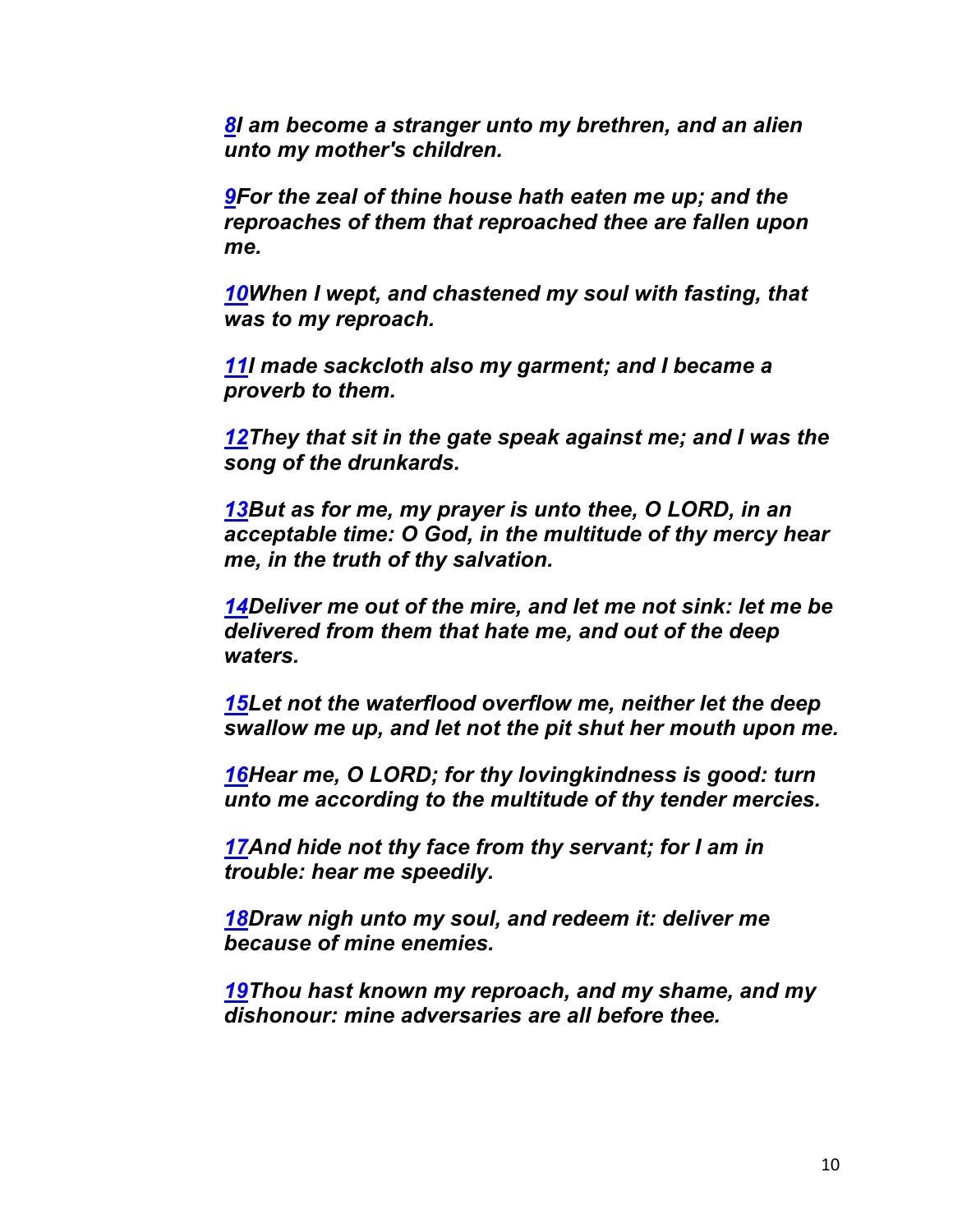*20Reproach hath broken my heart; and I am full of heaviness: and I looked for some to take pity, but there was none; and for comforters, but I found none.*

*21They gave me also gall for my meat; and in my thirst they gave me vinegar to drink.*

*22Let their table become a snare before them: and that which should have been for their welfare, let it become a trap.*

*23Let their eyes be darkened, that they see not; and make their loins continually to shake.*

*24Pour out thine indignation upon them, and let thy wrathful anger take hold of them.*

*25Let their habitation be desolate; and let none dwell in their tents.*

*26For they persecute him whom thou hast smitten; and they talk to the grief of those whom thou hast wounded.*

*27Add iniquity unto their iniquity: and let them not come into thy righteousness.*

*28Let them be blotted out of the book of the living, and not be written with the righteous.*

*29But I am poor and sorrowful: let thy salvation, O God, set me up on high.*

*30I will praise the name of God with a song, and will magnify him with thanksgiving.*

*31This also shall please the LORD better than an ox or bullock that hath horns and hoofs.*

*32The humble shall see this, and be glad: and your heart shall live that seek God.*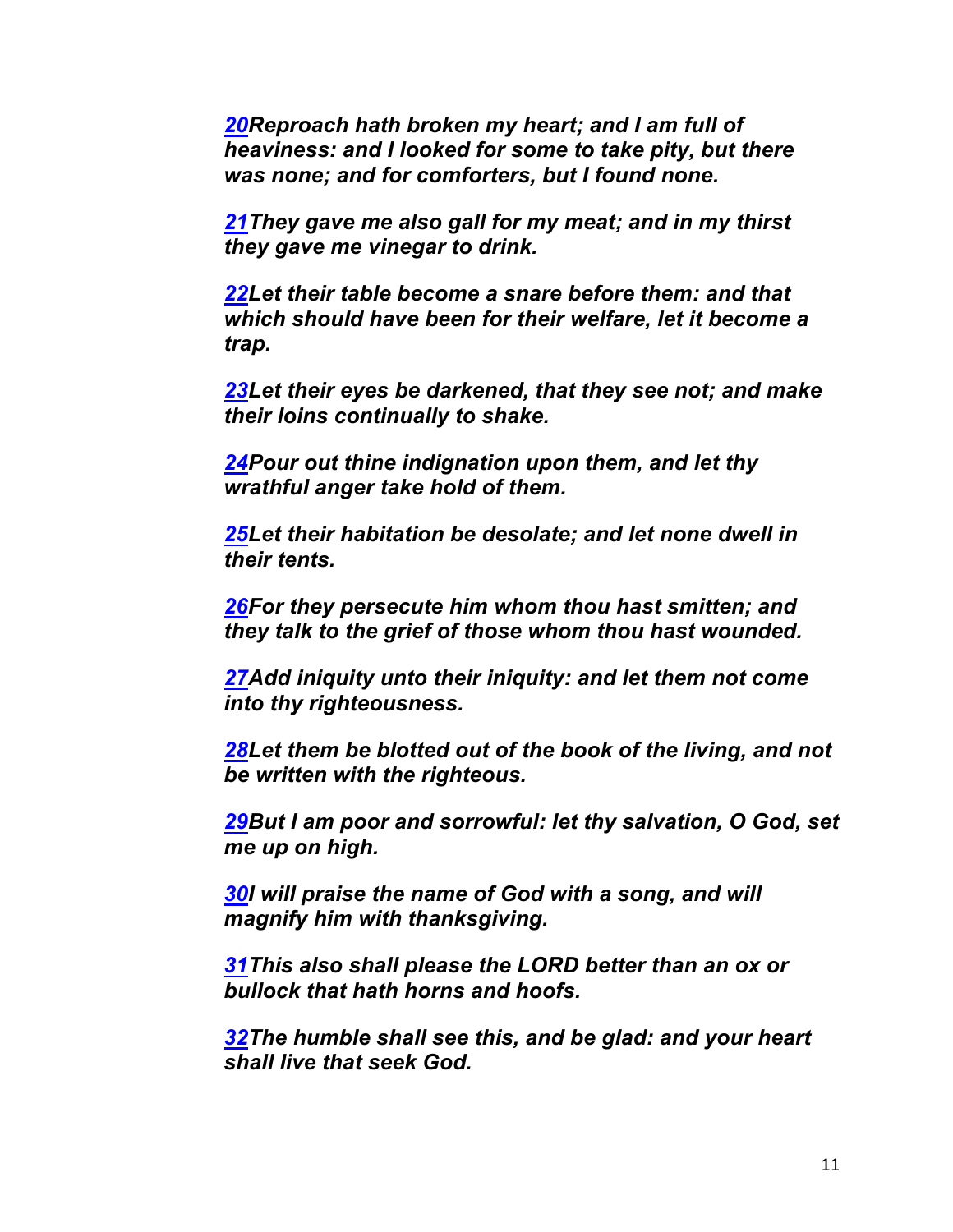*33For the LORD heareth the poor, and despiseth not his prisoners.*

*34Let the heaven and earth praise him, the seas, and every thing that moveth therein.*

*35For God will save Zion, and will build the cities of Judah: that they may dwell there, and have it in possession.*

*36The seed also of his servants shall inherit it: and they that love his name shall dwell therein.*

**27And there followed him a great company of people, and of women, which also bewailed and lamented him. 28But Jesus turning unto them said, Daughters of Jerusalem, weep not for me, but weep for yourselves, and for your children. 29For, behold, the days are coming, in the which they shall say, Blessed** *are* **the barren, and the wombs that never bare, and the paps which never gave suck. 30Then shall they begin to say to the mountains, Fall on us; and to the hills, Cover us. 31For if they do these things in a green tree, what shall be done in the dry?**

In the midst of His own turmoil and pain Jesus till prefers to reach out to a lost world. Giving them council as to how to prepare. He is doing the same thing for us today in prophesy about what is coming to the world.

**32And there were also two other, malefactors, led with him to be put to death.**

Malefactor is a wrongdoer a miscreant.

**33And when they were come to the place, which is called Calvary, there they crucified him, and the malefactors, one on the right hand, and the other on the left.**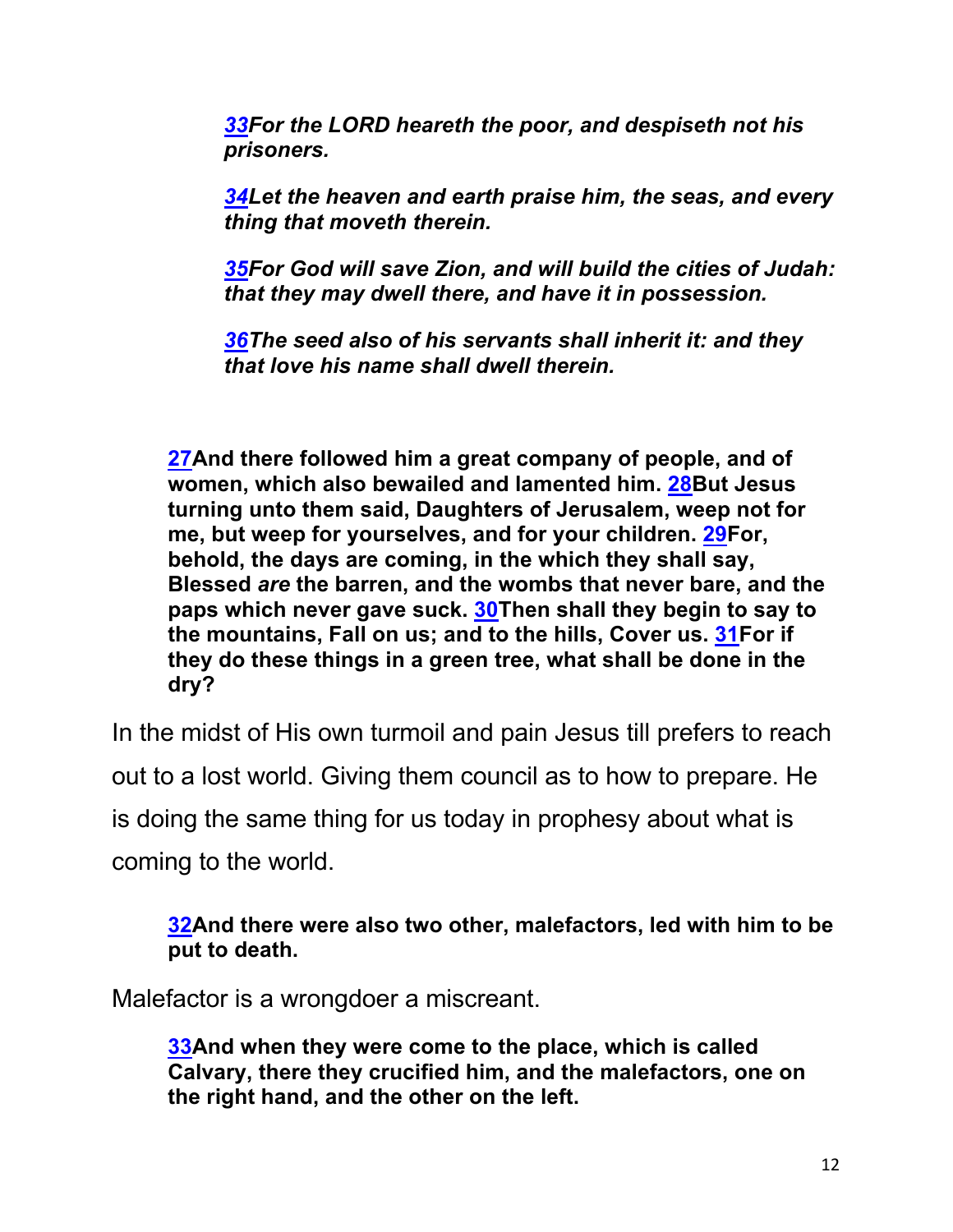The original name of this location is "Golgotha" meaning "the skull". It was shaped like a skull being most likely the reason of its name. However, there was a legend that this is where Adam was buried. A good deal of archeology has taken place and many within the archeological society of Israel believe there is ample evidence to confirm that this was indeed the place of Adam's burial.

**34Then said Jesus, Father, forgive them; for they know not what they do. And they parted his raiment, and cast lots. 35And the people stood beholding. And the rulers also with them derided**  *him***, saying, He saved others; let him save himself, if he be Christ, the chosen of God. 36And the soldiers also mocked him, coming to him, and offering him vinegar, 37And saying, If thou be the king of the Jews, save thyself. 38And a superscription also was written over him in letters of Greek, and Latin, and Hebrew, THIS IS THE KING OF THE JEWS.**

**39And one of the malefactors which were hanged railed on him, saying, If thou be Christ, save thyself and us. 40But the other answering rebuked him, saying, Dost not thou fear God, seeing thou art in the same condemnation? 41And we indeed justly; for we receive the due reward of our deeds: but this man hath done nothing amiss. 42And he said unto Jesus, Lord, remember me when thou comest into thy kingdom. 43And Jesus said unto him, Verily I say unto thee, To day shalt thou be with me in paradise.**

**The Death of Jesus**

**(Psalm 22:1-31; Matthew 27:45-56; Mark 15:33-41; John 19:28-30)**